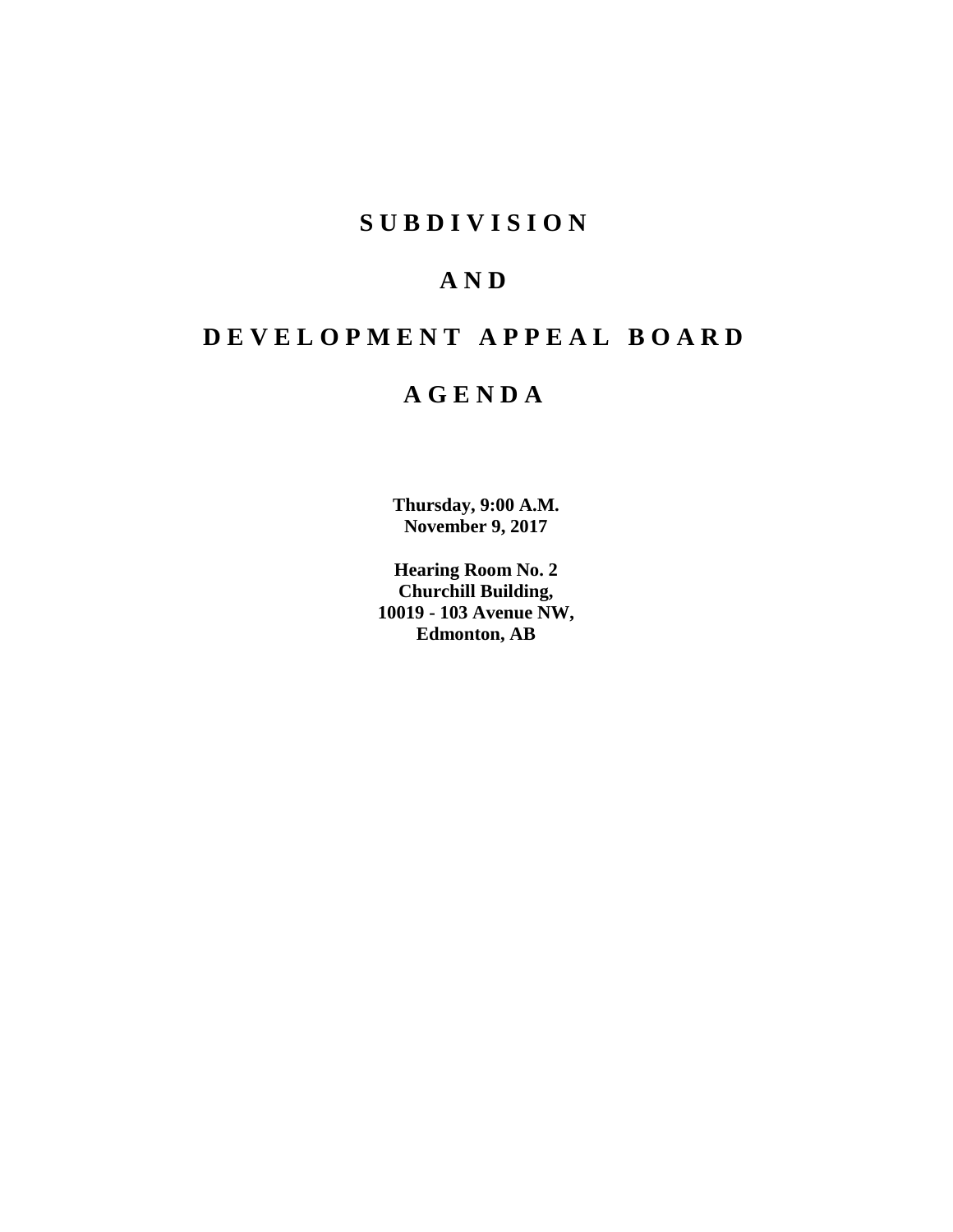## **SUBDIVISION AND DEVELOPMENT APPEAL BOARD HEARING ROOM NO. 2**

| 9:00 A.M. | $SDAB-D-17-216$ | To construct a Semi-detached House with a                                                                                     |
|-----------|-----------------|-------------------------------------------------------------------------------------------------------------------------------|
|           |                 | Basement development (NOT to be used as an<br>additional Dwelling), fireplace, uncovered deck,<br>veranda                     |
|           |                 | 10710 - 125 Street NW<br>Project No.: 259268796-001                                                                           |
| NOTE:     |                 | Unless otherwise stated, all references to "Section numbers" refer to<br>the authority under the Edmonton Zoning Bylaw 12800. |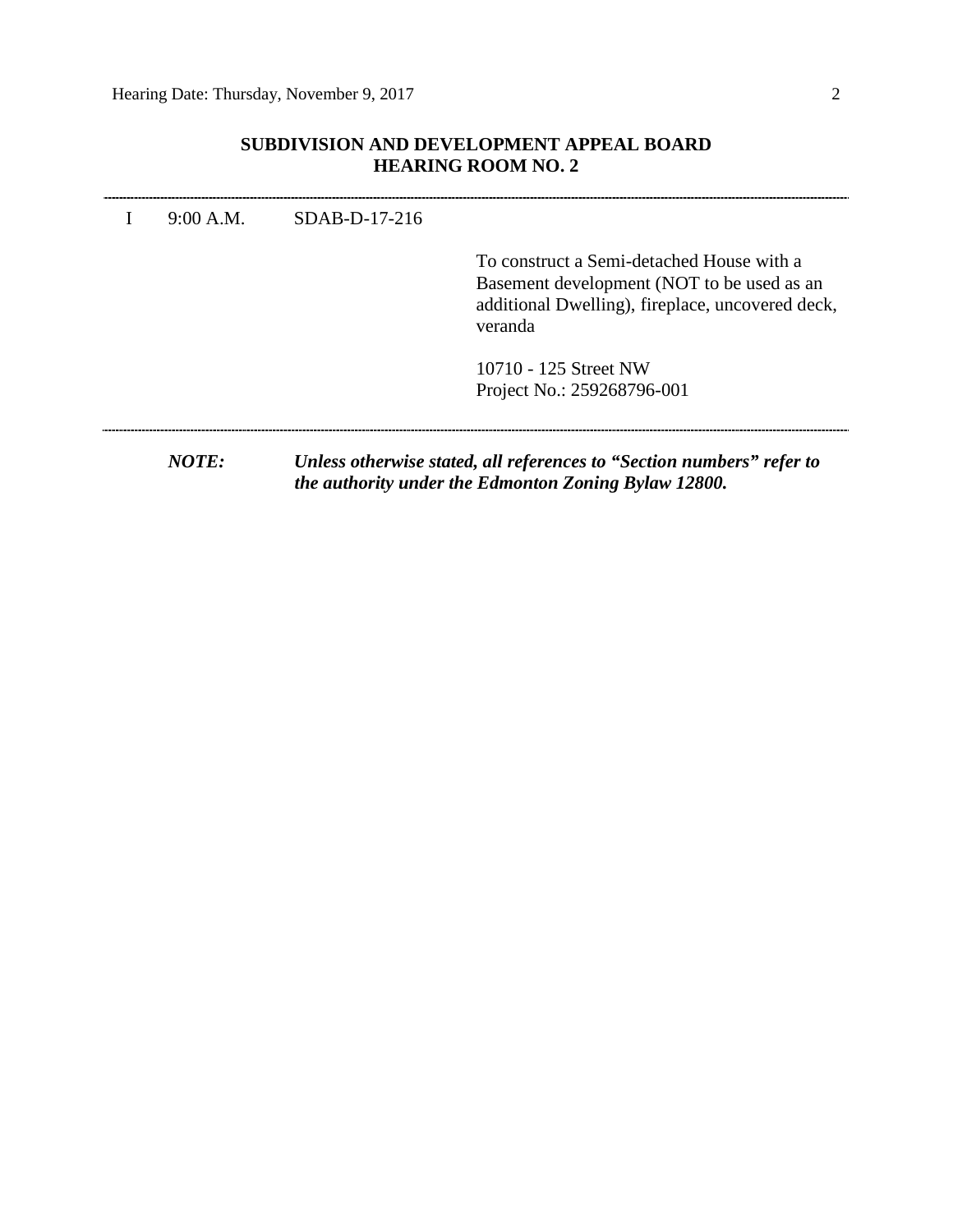| <b>ITEM I: 9:00 A.M.</b> |                                                        | FILE: SDAB-D-17-216                                                                                                                                 |  |  |  |  |  |
|--------------------------|--------------------------------------------------------|-----------------------------------------------------------------------------------------------------------------------------------------------------|--|--|--|--|--|
|                          | AN APPEAL FROM THE DECISION OF THE DEVELOPMENT OFFICER |                                                                                                                                                     |  |  |  |  |  |
|                          | <b>APPELLANT:</b>                                      |                                                                                                                                                     |  |  |  |  |  |
|                          | <b>APPLICATION NO.:</b>                                | 259268796-001                                                                                                                                       |  |  |  |  |  |
|                          | <b>APPLICATION TO:</b>                                 | Construct a Semi-detached House with a<br>Basement development (NOT to be used<br>as an additional Dwelling), fireplace,<br>uncovered deck, veranda |  |  |  |  |  |
|                          | <b>DECISION OF THE</b><br>DEVELOPMENT AUTHORITY:       | Refused                                                                                                                                             |  |  |  |  |  |
|                          | <b>DECISION DATE:</b>                                  | September 22, 2017                                                                                                                                  |  |  |  |  |  |
|                          | <b>DATE OF APPEAL:</b>                                 | October 20, 2017                                                                                                                                    |  |  |  |  |  |
|                          | MUNICIPAL DESCRIPTION<br>OF SUBJECT PROPERTY:          | 10710 - 125 Street NW                                                                                                                               |  |  |  |  |  |
|                          | <b>LEGAL DESCRIPTION:</b>                              | Plan RN22B Blk 45 Lots 12-13                                                                                                                        |  |  |  |  |  |
|                          | ZONE:                                                  | (Direct Development<br>DC1<br>Control)<br>- Westmount Architectural<br>District<br>Heritage Area<br>RA7 Low Rise Apartment Zone                     |  |  |  |  |  |
|                          | <b>OVERLAY:</b>                                        | Medium Scale Residential Infill Overlay<br>(Applicable only to RA7 Zoning)                                                                          |  |  |  |  |  |
|                          | <b>STATUTORY PLAN:</b>                                 | West Ingle Area Redevelopment Plan                                                                                                                  |  |  |  |  |  |
|                          |                                                        |                                                                                                                                                     |  |  |  |  |  |

### *Grounds for Appeal*

The Appellant provided the following reasons for appealing the decision of the Development Authority:

I like to appeal the refusal of application 259268796-001, where the planning officer has considered only one zoning without consideration for a second zoning.

I would like the board to consider the lot as a transitional lot and look at the application in that light. The planning officer has applied the DC1 zoning to the property development application without considering the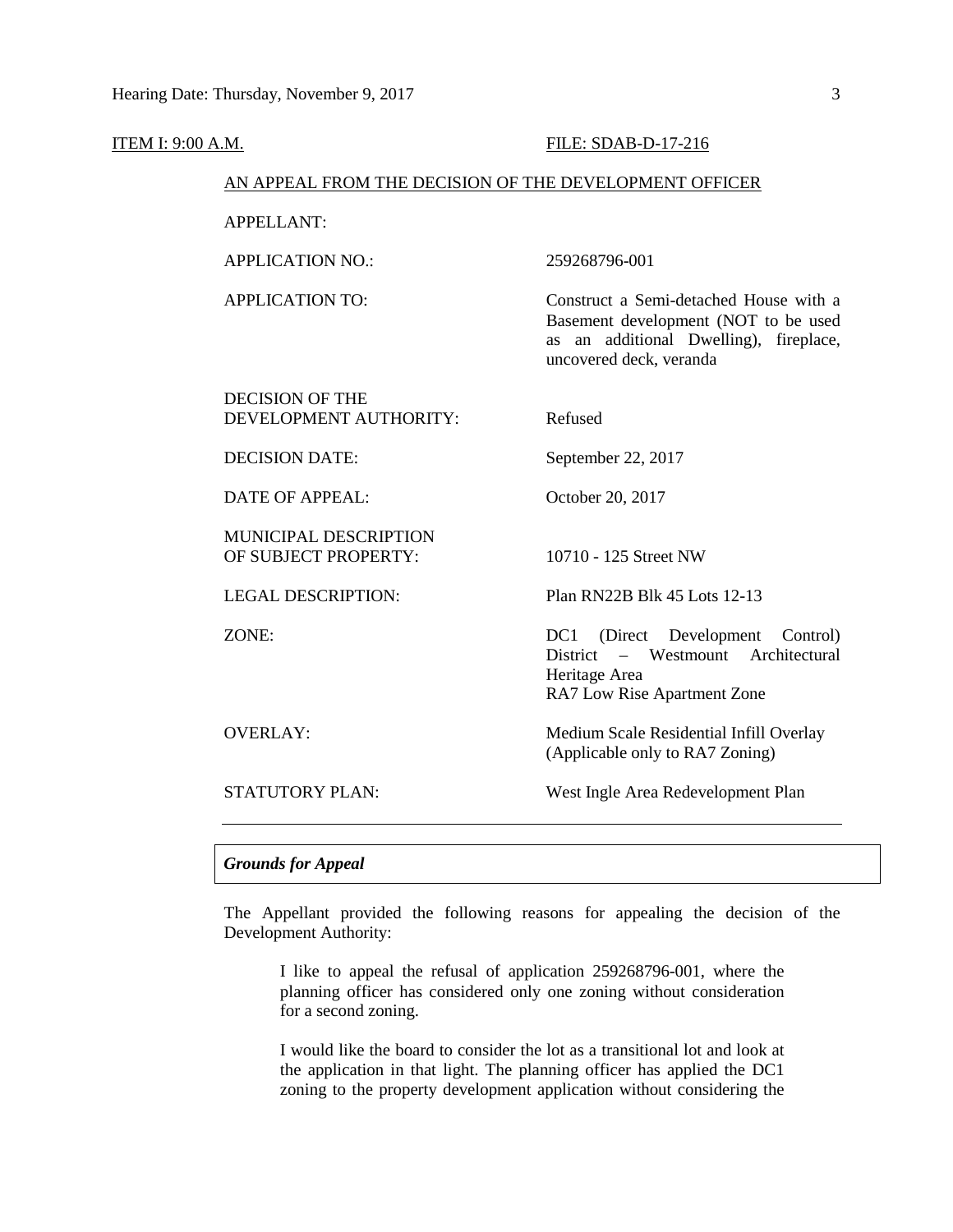Hearing Date: Thursday, November 9, 2017 4

transitional nature of the land and the fact that the property has TWO ZONINGS RA7 and DC1.

Since the lot has two zonings, DC1 and RA7, I do not think it is right to look this property within one zoning but simply look at both zonings as such, and see the lot for what is a transitional lot.

The Semi-Detached house would be perfect transition between the apartment building and single detached houses. This proposal would [work] well with the City's overall vision of renewal, inclusivity, population medium density, and greener city version.

We are observing all the architectural guidelines and the street view would not be different than any other houses in the neighborhood.

#### *General Matters*

#### **Appeal Information:**

The *Municipal Government Act*, RSA 2000, c M-26 states the following:

#### **Grounds for Appeal**

**685(1)** If a development authority

- (a) fails or refuses to issue a development permit to a person,
- (b) issues a development permit subject to conditions, or
- (c) issues an order under section 645,

the person applying for the permit or affected by the order under section 645 may appeal to the subdivision and development appeal board.

### **Appeals**

- **686(1)** A development appeal to a subdivision and development appeal board is commenced by filing a notice of the appeal, containing reasons, with the board within 14 days,
	- (a) in the case of an appeal made by a person referred to in section 685(1), after
		- (i) the date on which the person is notified of the order or decision or the issuance of the development permit, or

…

**The decision of the Development Authority was dated September 22, 2017. The Canada Post Registered Mail Receipt confirms delivery of the decision on October 4, 2017. The Notice of Appeal was filed on October 20, 2017.**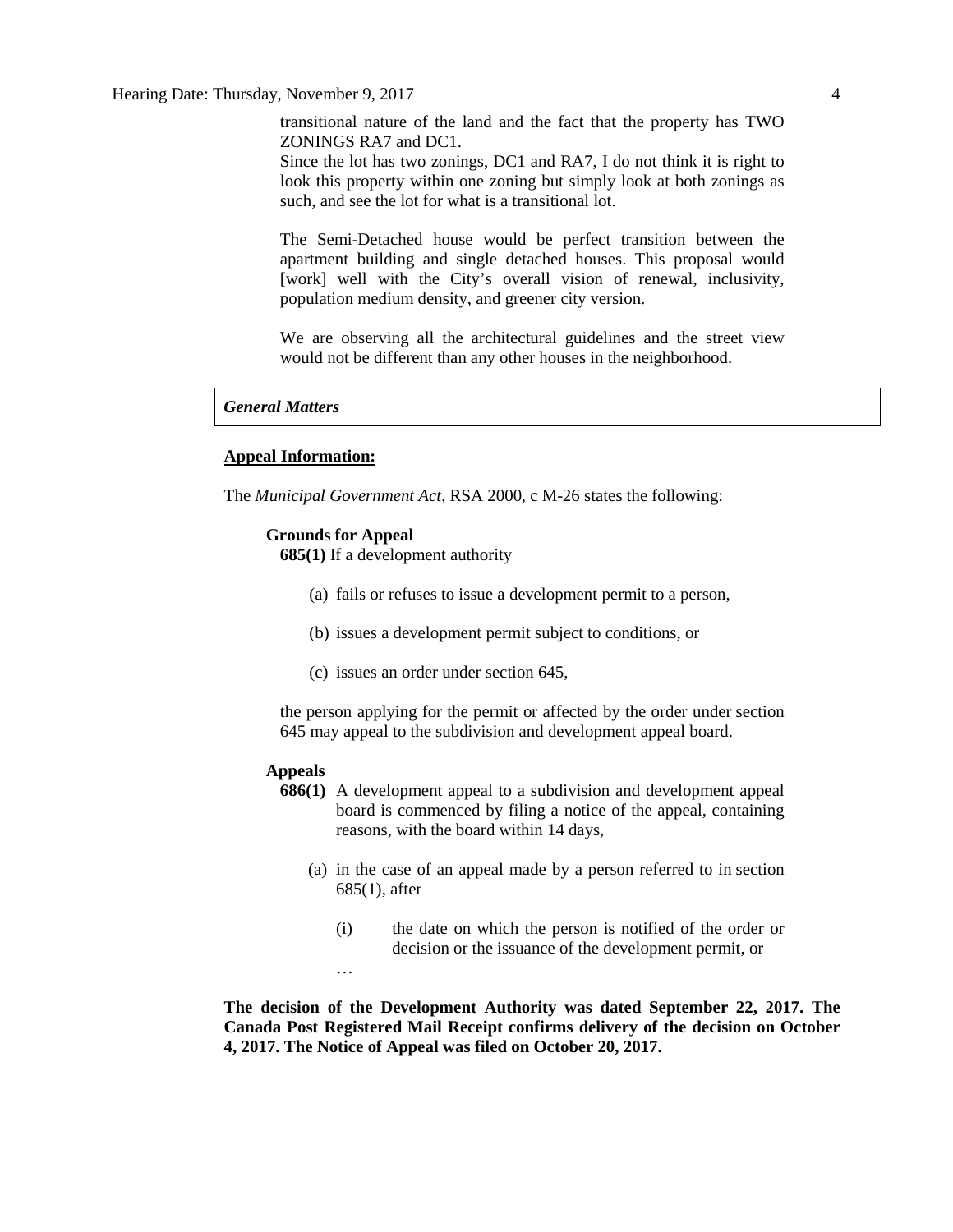#### **Direct Control Districts**

The *Municipal Government Act* states:

#### **Designation of direct control districts**

**641(1)** The council of a municipality that has adopted a municipal development plan, if it wishes to exercise particular control over the use and development of land or buildings within an area of the municipality, may in its land use bylaw designate that area as a direct control district.

**(2)** If a direct control district is designated in a land use bylaw, the council may, subject to any applicable statutory plan, regulate and control the use or development of land or buildings in the district in any manner it considers necessary.

**(3)** In respect of a direct control district, the council may decide on a development permit application or may delegate the decision to a development authority with directions that it considers appropriate.

**(4)** Despite section 685, if a decision with respect to a development permit application in respect of a direct control district

- (a) is made by a council, there is no appeal to the subdivision and development appeal board, or
- (b) is made by a development authority, the appeal is limited to whether the development authority followed the directions of council, and if the subdivision and development appeal board finds that the development authority did not follow the directions it may, in accordance with the directions, substitute its decision for the development authority's decision.

### **General Provisions from the** *Edmonton Zoning Bylaw:*

The norther portion of the subject property falls under DC1 (Direct Development Control) District for the Westmount Architectural Heritage Area, Bylaw 11421, passed on February 10, 1997.

Section 1 states that the General Purpose of this direct development control district is:

To establish a Direct Control District for single detached residential development and associated uses, as found under the RF1 (Single Detached Residential) District, in the Westmount Architectural Heritage Area so as to continue the tradition of heritage and community as originally conceived in the subdivision and architecture of the Area. The District is based on the RF1 Regulations but with additional Development Criteria and accompanying voluntary Architectural Guidelines, as written and developed by residents of the Area, that are intended to preserve the Area's unique historical streetscape and architectural features, reflecting the character, location and proportions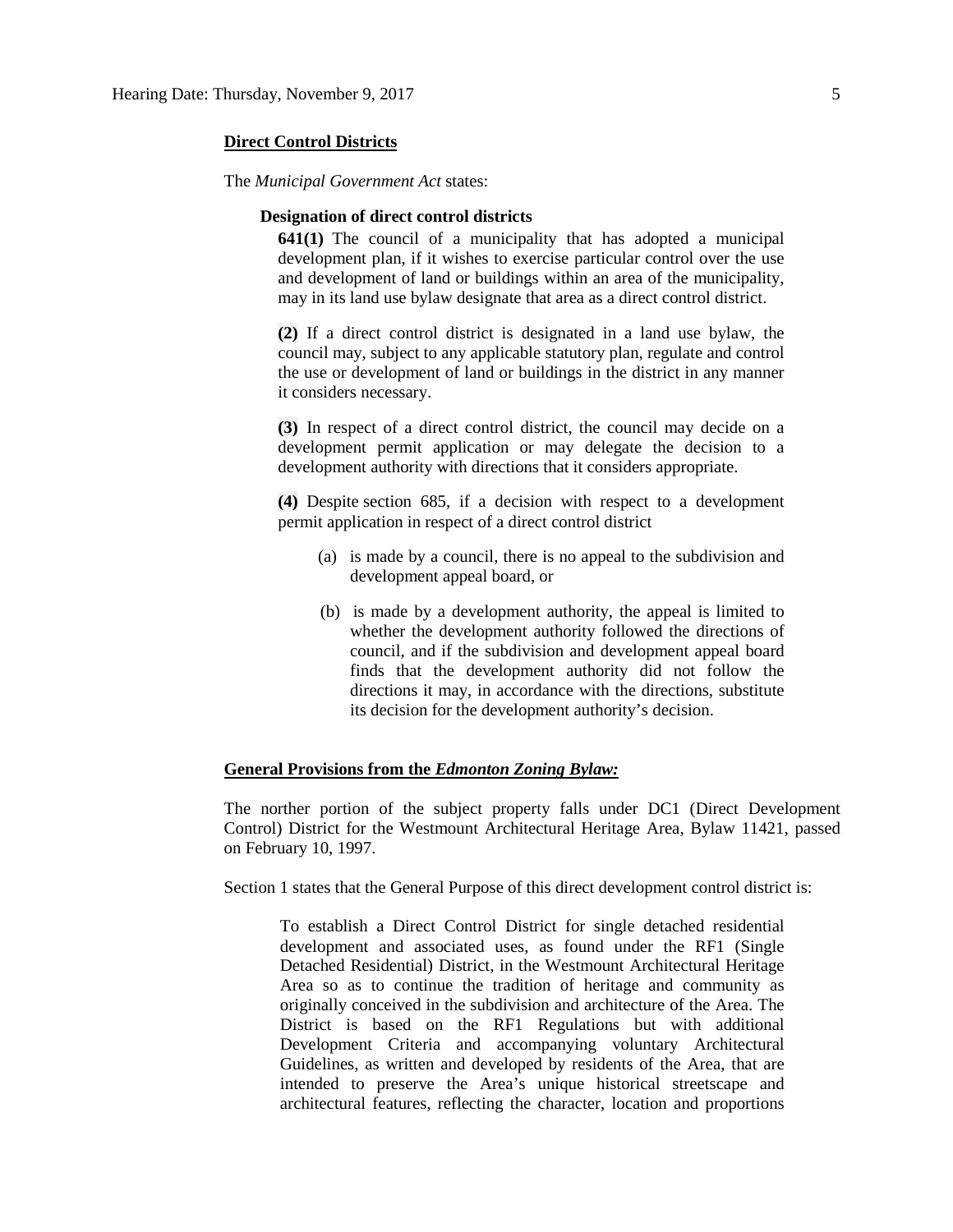#### Hearing Date: Thursday, November 9, 2017 6

of existing structures from the early 1900s in the Area, including: Boulevards with mature trees; continuous sidewalks; rear lane access to on-site parking; verandahs; and other features as originally conceived in subdivision plans and architectural designs of the early 1900s.

Within this direct development control district, Semi-Detached Housing is not a listed use.

The southern portion of the subject property falls under the RA7 Low Rise Apartment Zone. Within this zone, Semi-detached Housing is a Discretionary Use under section 210.3(13).

Section 7.2(7) states:

**Semi-detached Housing** means development consisting of a building containing only two Dwellings joined in whole or in part at the side or rear with no Dwelling being placed over another in whole or in part. Each Dwelling has separate, individual, and direct access to Grade. This type of development is designed and constructed as two Dwellings at the time of initial construction of the building. This Use does not include Secondary Suites or Duplexes.

### *Development Officer's Decision*

The Development Officer refused the subject application on the grounds that "The proposed Semi-detached House is not a listed Use within the DC1 Zone (Westmount Architectural Heritage Area)."

| <b>Application</b> | <b>Description</b>                                                                                                                                                                                                   | <b>Decision</b>                                                                                                                                                                                                                                                                                                                                                                                                                                                                                 |  |  |  |  |  |
|--------------------|----------------------------------------------------------------------------------------------------------------------------------------------------------------------------------------------------------------------|-------------------------------------------------------------------------------------------------------------------------------------------------------------------------------------------------------------------------------------------------------------------------------------------------------------------------------------------------------------------------------------------------------------------------------------------------------------------------------------------------|--|--|--|--|--|
| <b>Number</b>      |                                                                                                                                                                                                                      |                                                                                                                                                                                                                                                                                                                                                                                                                                                                                                 |  |  |  |  |  |
| SDAB-D-15-259      | Construct a Semi-<br>detached House with<br>verandas,<br>front<br>fireplaces,<br>basement<br>development (Not to<br>be<br>used<br><b>as</b><br>an<br>additional Dwelling)<br>and to demolish an<br>existing building | November 19, 2015; The appeal is DENIED and<br>the decision of the Development Authority is<br>CONFIRMED. The development is REFUSED.<br>The Board found: "A significant portion of the<br>subject Site lies within the DC1 Direct Control<br>District where Semi-detached Housing is not a<br>listed Use and therefore, the Board is not<br>satisfied that the Development Officer failed to<br>follow the Direction of Council in refusing this<br>application." (Page 7, Paragraph $14(a)$ ) |  |  |  |  |  |

*Previous Subdivision and Development Appeal Board Decision*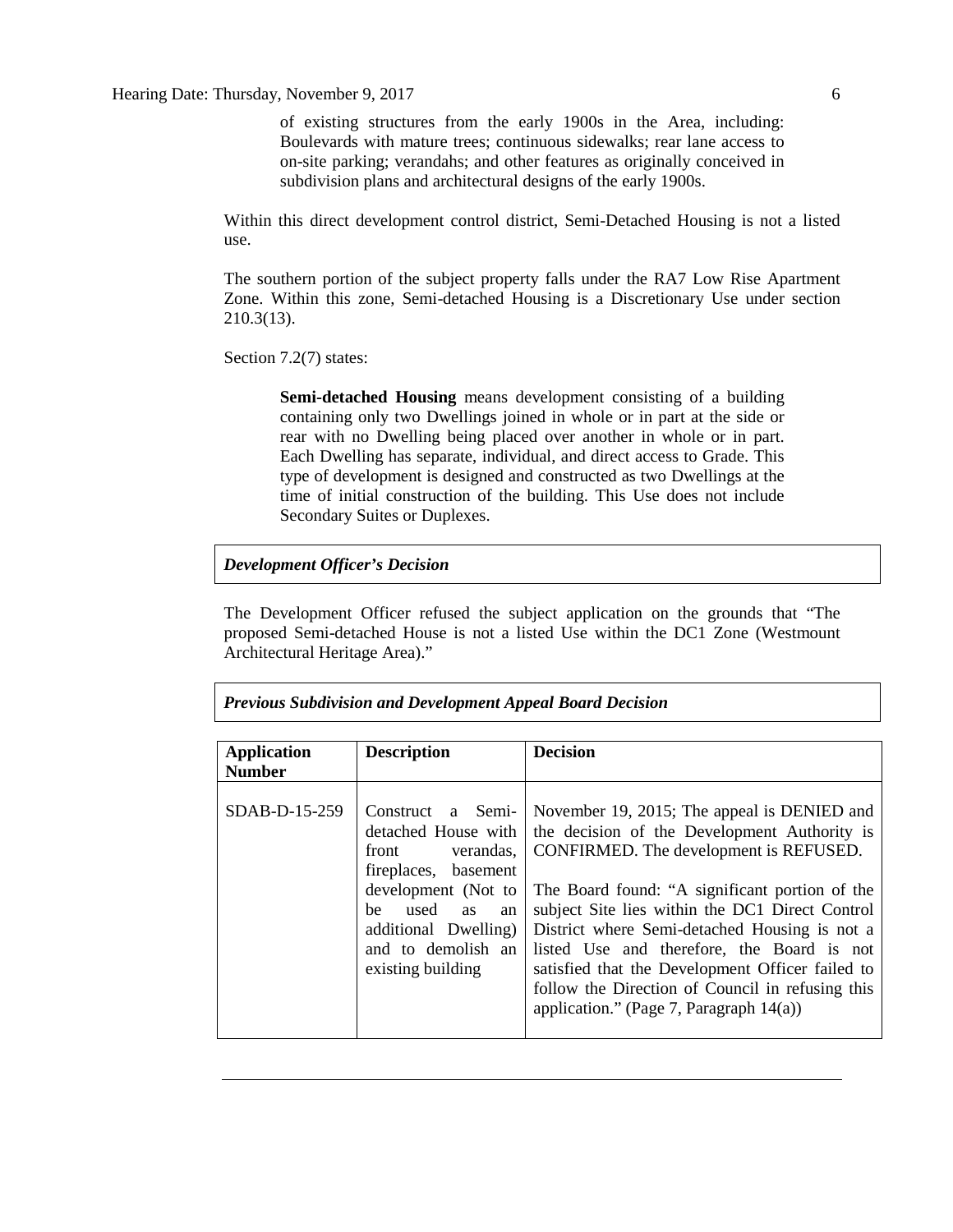## Notice to Applicant/Appellant

Provincial legislation requires that the Subdivision and Development Appeal Board issue its official decision in writing within fifteen days of the conclusion of the hearing. Bylaw No. 11136 requires that a verbal announcement of the Board's decision shall be made at the conclusion of the hearing of an appeal, but the verbal decision is not final nor binding on the Board until the decision has been given in writing in accordance with the *Municipal Government Act.*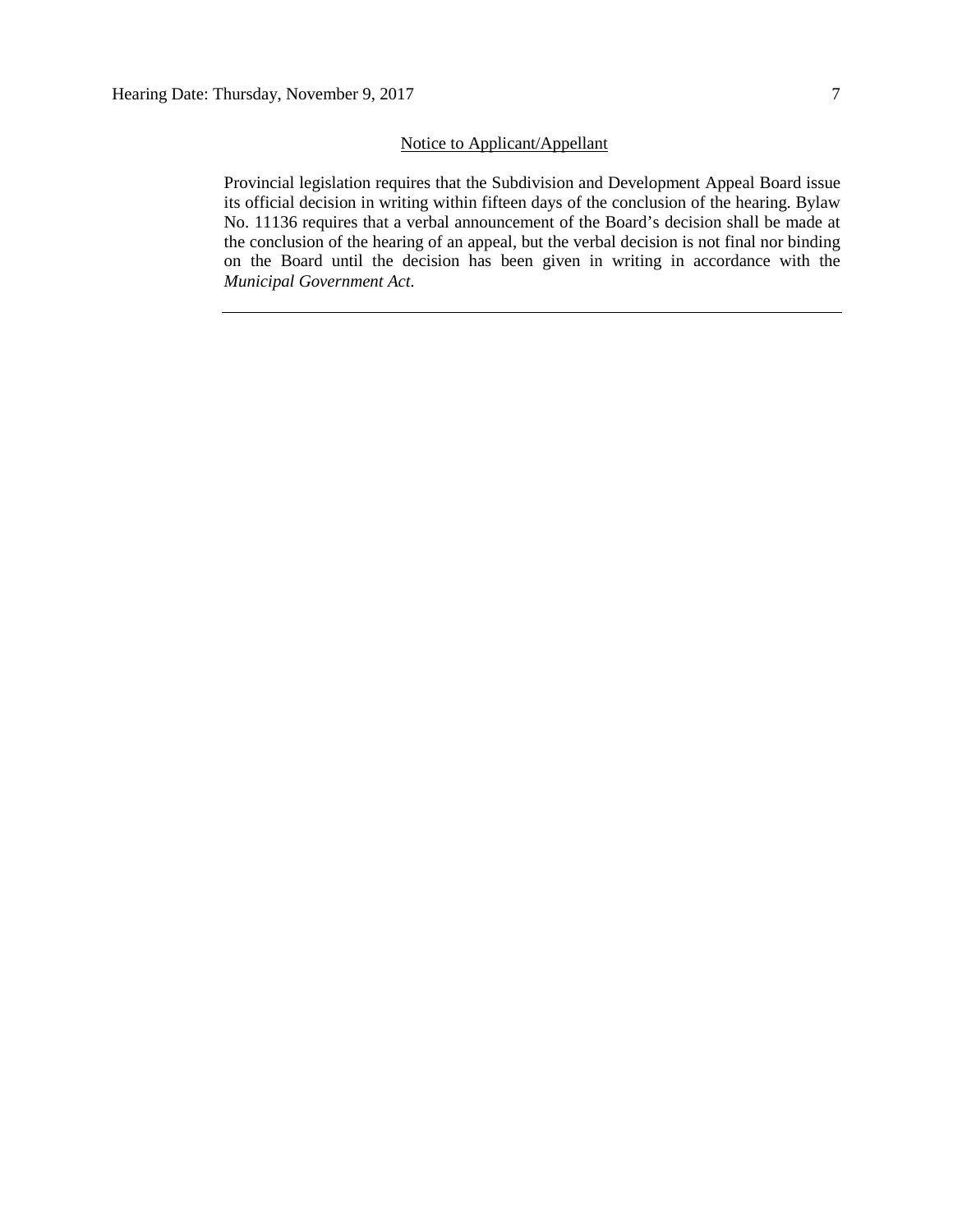| <b>mönton</b>                                                                                                                                                                                                                                                                                                                       |                        |                             |                                                                        | <b>Application Date:</b><br>Printed:                                                                              | Project Number: 259268796-001<br>AUG 09, 2017<br>September 22, 2017 at 3:19 PM |  |  |  |  |  |  |
|-------------------------------------------------------------------------------------------------------------------------------------------------------------------------------------------------------------------------------------------------------------------------------------------------------------------------------------|------------------------|-----------------------------|------------------------------------------------------------------------|-------------------------------------------------------------------------------------------------------------------|--------------------------------------------------------------------------------|--|--|--|--|--|--|
|                                                                                                                                                                                                                                                                                                                                     | Page:                  | $1$ of $1$                  |                                                                        |                                                                                                                   |                                                                                |  |  |  |  |  |  |
| <b>Minor Development Permit</b>                                                                                                                                                                                                                                                                                                     |                        |                             |                                                                        |                                                                                                                   |                                                                                |  |  |  |  |  |  |
| This document is a Development Permit Decision for the development application described below.                                                                                                                                                                                                                                     |                        |                             |                                                                        |                                                                                                                   |                                                                                |  |  |  |  |  |  |
| Applicant                                                                                                                                                                                                                                                                                                                           |                        |                             | Property Address(es) and Legal Description(s)<br>10710 - 125 STREET NW |                                                                                                                   |                                                                                |  |  |  |  |  |  |
|                                                                                                                                                                                                                                                                                                                                     |                        |                             | Plan RN22B Blk 45 Lots 12-13                                           |                                                                                                                   |                                                                                |  |  |  |  |  |  |
|                                                                                                                                                                                                                                                                                                                                     |                        |                             | <b>Specific Address(es)</b>                                            |                                                                                                                   |                                                                                |  |  |  |  |  |  |
|                                                                                                                                                                                                                                                                                                                                     |                        |                             | Entryway: 10710 - 125 STREET NW                                        |                                                                                                                   |                                                                                |  |  |  |  |  |  |
|                                                                                                                                                                                                                                                                                                                                     |                        |                             | Entryway: 10712 - 125 STREET NW                                        |                                                                                                                   |                                                                                |  |  |  |  |  |  |
|                                                                                                                                                                                                                                                                                                                                     |                        |                             | Building: 10710 - 125 STREET NW                                        |                                                                                                                   |                                                                                |  |  |  |  |  |  |
| <b>Scope of Application</b><br>To construct a Semi-Detached House with a Basement development (NOT to be used as an additional Dwelling), fireplace, uncovered<br>deck, veranda                                                                                                                                                     |                        |                             |                                                                        |                                                                                                                   |                                                                                |  |  |  |  |  |  |
| <b>Permit Details</b>                                                                                                                                                                                                                                                                                                               |                        |                             |                                                                        |                                                                                                                   |                                                                                |  |  |  |  |  |  |
| # of Dwelling Units Add/Remove: 1                                                                                                                                                                                                                                                                                                   |                        |                             | <b>Class of Permit:</b>                                                |                                                                                                                   |                                                                                |  |  |  |  |  |  |
| Client File Reference Number:                                                                                                                                                                                                                                                                                                       |                        |                             | Lot Grading Needed?: Y                                                 |                                                                                                                   |                                                                                |  |  |  |  |  |  |
| Minor Dev. Application Fee: Semi-Detached House                                                                                                                                                                                                                                                                                     |                        |                             | New Sewer Service Required: Y                                          |                                                                                                                   |                                                                                |  |  |  |  |  |  |
| Secondary Suite Included ?: N                                                                                                                                                                                                                                                                                                       |                        |                             | Stat. Plan Overlay/Annex Area:                                         |                                                                                                                   |                                                                                |  |  |  |  |  |  |
| I/We certify that the above noted details are correct.                                                                                                                                                                                                                                                                              |                        |                             |                                                                        |                                                                                                                   |                                                                                |  |  |  |  |  |  |
| Applicant signature:                                                                                                                                                                                                                                                                                                                |                        |                             |                                                                        |                                                                                                                   |                                                                                |  |  |  |  |  |  |
| <b>Development Application Decision</b><br>Refused                                                                                                                                                                                                                                                                                  |                        |                             |                                                                        |                                                                                                                   |                                                                                |  |  |  |  |  |  |
| <b>Reason for Refusal</b>                                                                                                                                                                                                                                                                                                           |                        |                             |                                                                        | The proposed Semi-detached House is not a listed Use within the DC1 Zone (Westmount Architectural Heritage Area). |                                                                                |  |  |  |  |  |  |
| <b>Rights of Appeal</b><br>The Applicant has the right of appeal within 14 days of receiving notice of the Development Application Decision, as outlined in<br>Chapter 24, Section 683 through 689 of the Municipal Government Amendment Act.<br>Issue Date: Sep 22, 2017<br>Development Authority: ANGELES, JOSELITO<br>Signature: |                        |                             |                                                                        |                                                                                                                   |                                                                                |  |  |  |  |  |  |
| Fees                                                                                                                                                                                                                                                                                                                                |                        |                             |                                                                        |                                                                                                                   |                                                                                |  |  |  |  |  |  |
|                                                                                                                                                                                                                                                                                                                                     | <b>Fee Amount</b>      | <b>Amount Paid</b>          | Receipt#                                                               | <b>Date Paid</b>                                                                                                  |                                                                                |  |  |  |  |  |  |
| Dev. Application Fee                                                                                                                                                                                                                                                                                                                | \$475.00               | \$475.00                    | 04356781                                                               | Aug 09, 2017                                                                                                      |                                                                                |  |  |  |  |  |  |
| Development Permit Inspection Fee<br>\$200.00                                                                                                                                                                                                                                                                                       |                        | \$200.00                    | 04356781                                                               | Aug 09, 2017                                                                                                      |                                                                                |  |  |  |  |  |  |
| Lot Grading Fee<br>Sanitary Sewer Trunk Fund                                                                                                                                                                                                                                                                                        | \$140.00<br>\$1,566.00 | \$140.00<br>\$1,566.00      | 04356781<br>04356781                                                   | Aug 09, 2017<br>Aug 09, 2017                                                                                      |                                                                                |  |  |  |  |  |  |
| <b>Total GST Amount:</b>                                                                                                                                                                                                                                                                                                            | \$0.00                 |                             |                                                                        |                                                                                                                   |                                                                                |  |  |  |  |  |  |
| <b>Totals for Permit:</b>                                                                                                                                                                                                                                                                                                           | \$2,381.00             | \$2,381.00                  |                                                                        |                                                                                                                   |                                                                                |  |  |  |  |  |  |
|                                                                                                                                                                                                                                                                                                                                     |                        |                             |                                                                        |                                                                                                                   |                                                                                |  |  |  |  |  |  |
|                                                                                                                                                                                                                                                                                                                                     |                        |                             |                                                                        |                                                                                                                   |                                                                                |  |  |  |  |  |  |
|                                                                                                                                                                                                                                                                                                                                     |                        |                             |                                                                        |                                                                                                                   |                                                                                |  |  |  |  |  |  |
|                                                                                                                                                                                                                                                                                                                                     |                        | <b>THIS IS NOT A PERMIT</b> |                                                                        |                                                                                                                   |                                                                                |  |  |  |  |  |  |